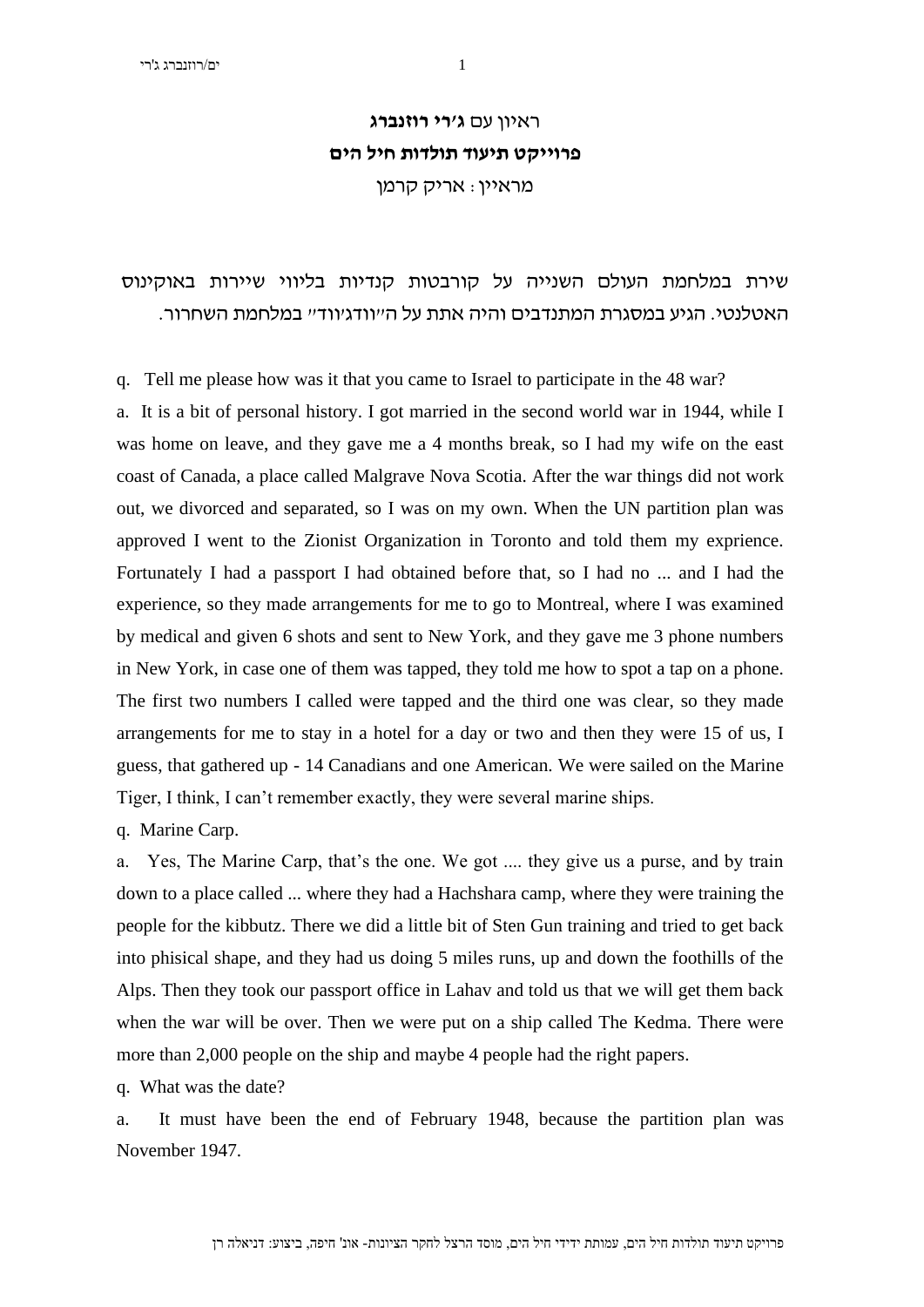q. In 1946 there were 4 young Canadians that joined the Wedgewood as she was... did'nt you hear about it, because they were searching for seamen?

a. I never heard a word. No one contected me and I never got any information about 'ב עליה at all. At that time I was single so I would have gone, had I have known.

q. You are coming with The Kedma to Palestine, no, to Israel.

a. No. It was Palestine, the British were still there. This was in March. the first week in March, I don't remember exactly. There was a lot of shooting going on in Haifat at the time, so they would not let us off the ship that night. We had to wait until next morning. In the lounge they set a long table with Majors and Colonels from the British Army sitting behind them and we all went through. I had a Dutch Passport from .... and I was an accountant just returning, I was a resident of Palestine that time, so I was just returning. We went to all these Majors and Colonels. At the end there was a little man from the Jewish Agency and he looked and asked: ווס איז דיין ריכטיקע נאמן? ) ?האמיתי שמך (we were told not to give our real name to anybody, so we did not give it. We were taken off the ship and put on trucks and brough to the head ... and we went up to the army that very morning, and then they shipped us to a little camp outside Tel Aviv, when at that time Ben Dulkeman, a Canadian who was a Colonel, wanted us to join his outfit, and none of us wanted to go with him. We wanted to be with a Sabre unit. So there was a representative there from Givati (גבעתי $\lambda$ ) from the 52 and we all went up to go with him. So we went to בילו כפר.

q. You did not say that you had experience on ships? It did not bother them?

a. No. In addition they needed the manpower. We fired 4 bullets and threw a handgranate, but it was a dummy handgranate, and that was our training. We were ready for action after that. In the navy you do get military training. We had some military training. I understood battles. I found out one thing that those people who did not serve in the II World War, were the ones who were getting wounded and killed. The ones who had military experience usually were able to survive.

We spent March-April-May, after the first truce, we have been in a few actions. We were getting wounded and there was a fear that too many of us may get killed in one action and it would not look good for the people back home, so Ben-Gurion ordered that we will be broken up and split amongst other groups.

- q. What was the action that you participated?
- a. There was in Bershit (ברשית), New Yavne and Latrun (לטרון).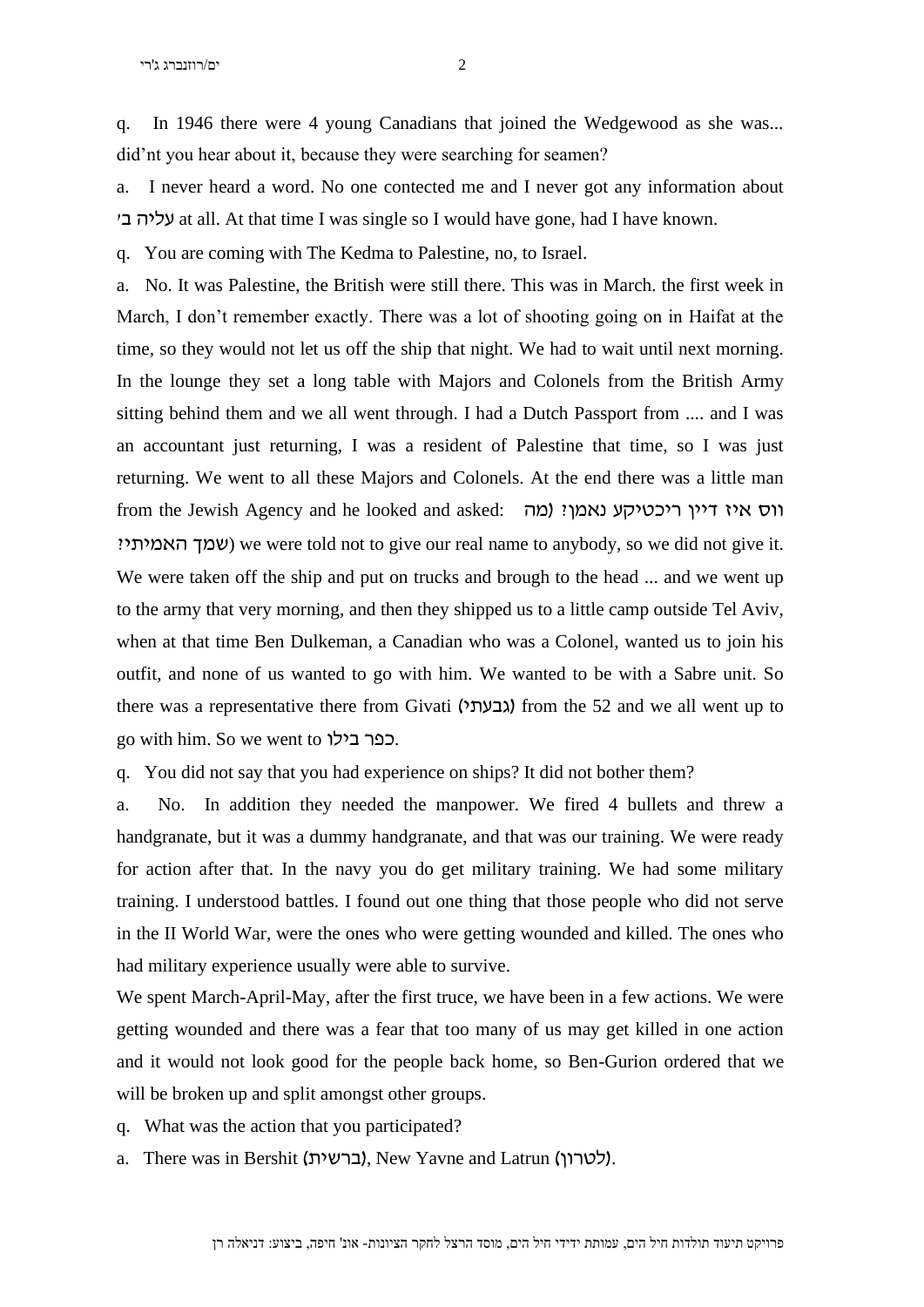q. You were in Latrun?

a. Yes, three times. and a place called Abu-Shushu (אבו-שושו). There were a couple of others. I can't remember the names, places where we had to make sure that they won't go a car to attack. We were successful. The fisrst two times we were in Latrun, that was before the Jordanian army moved in. We captured both the police station and the monastery, we coulld taken over both, but we did have the manpower to hold it, so we captured some peole there.

Ben-Gurion broke up the unit and some of the guys went to the 72nd and the 79th, I had 4 people from the unit besides me that I brought to the Navy with me - Merry Ginsburg, .... Karting, El Brown and Ervin Kaplansky. Merry and Ben became gunners on the Wedgewood and El Brown was the ship's carpenter on the Wedgewood. Ervin Kaplansky was helping one of the gunners.

q. Do you remember coming to the Wedgewood?

a. I remember. It was in a pretty bad shape when we got on board. We were sitting on the breakwater, on the other upside of the harbour.

q. What was the date?

a. I can't remember, but it had to be May or June. It was just shortly after the British left, and there was a hugh lock on the chain that held it to the breakwater, so nobody could steel it. The ship was stripped of arment. We sailed on to Tel Aviv and they put a 75 mm French Artilery piece on the deck.

q. I wanted to ask you about your experience.

a. I was in the signals, communications.

q. When you came to the Wedgewood - who spoke with you?

a. There was somebody at the Naval headquarters, they had a little office near Hayarkon. Before they sent me to this office, because they asked if anybody had Naval experience. So I went there and after they sent me from Tel Aviv to the Wedgewood, They put me on the back of a motorcycle and whisked me down to Haifa. They guy took me right to the dock and I was rolled over to the ship, which was sitting close to the breakwater.

q. Who spoke with you there on the deck on the Wedgewood?

a. There was an Indian Captain from the Royal Indian Navy.

q. hee was an officer, he was not a Captain.

a. He was a Captaon.

q. No. the Captain was Yerechovsky )ירחובסקי).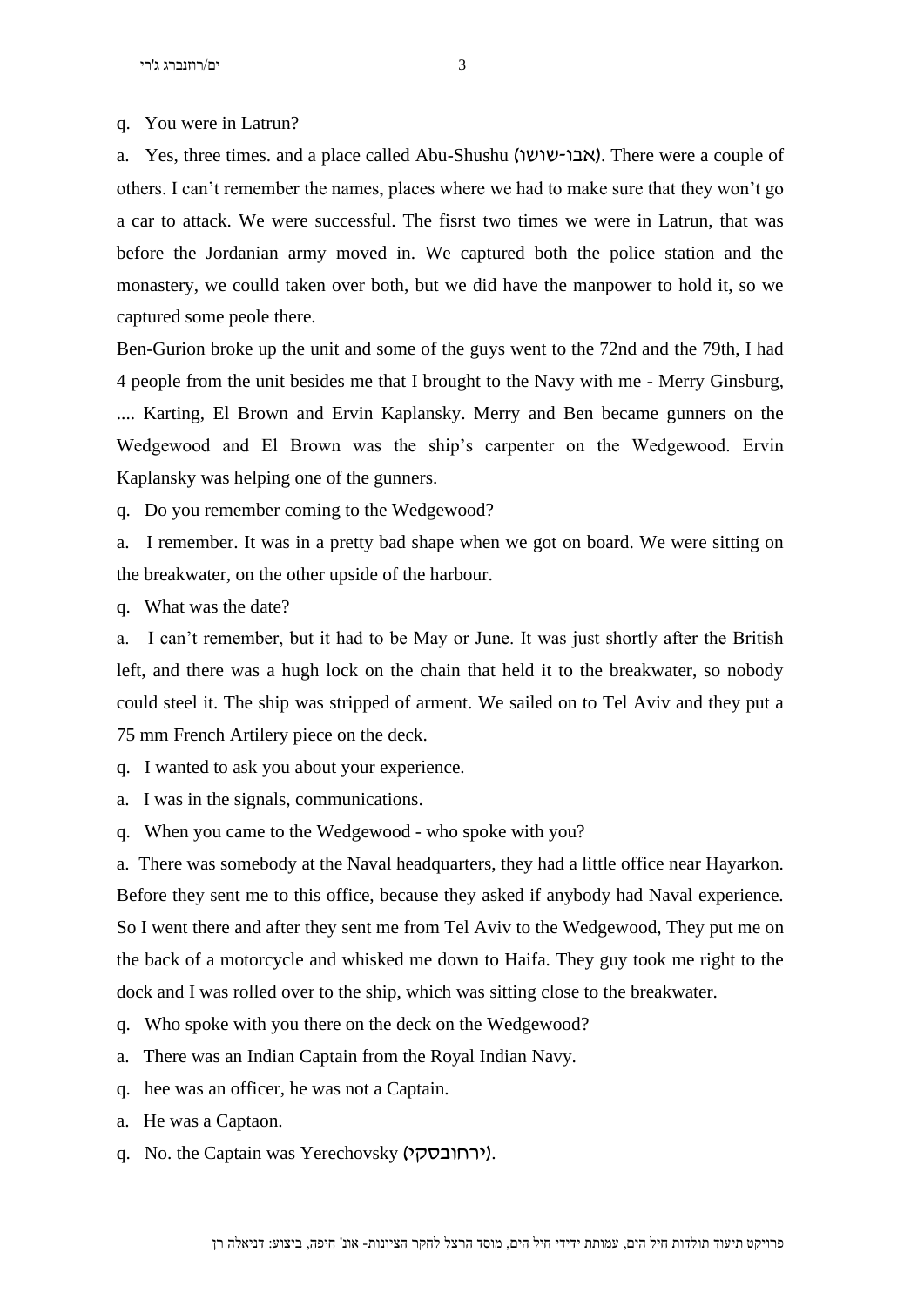a. I remember him as he was in charge of all the ship's operations. Kipi came on after that. I was there before Kipi was. Everybody was taking orders from that Indian Navy officer. He was not a Captain?

q. He was not a Captain. Do you remember Captain Yerechovsky?

a. I don't, because he was not on the ship when I came. How long was he on the ship?

q. A month or something like this. After him cam Milla Brenner ברנר מילא).

a. Brenner I remember.

q. Did you participate in the Altelena case?

a. Yes. I remember when Kipi came aboard after that there was a lot of friction between them. Kipi was not a naval man. He knew nothing of the navy and the Indian fellow was a Leuitennat in the Royal Indian Navy, so he was an experienced sailor. I can't remember the first that we had I think we went up to .... the first night, but after we got the gun on board, it was a disaster with that.

q. You worked with Tzafrir (צפריר) from the start?

a. I was on the bridge. My station was on the bridge all the time. The communication lights were on the bridge, that what I was concerned was singling of the ships.

q. Who gave you the telegrams?

a. The Indian Captain before Kipi came on and then after Kipi came on he started to command of the ship, and as I said that created a lot of friction.

q. He could give you in English the commands?

- a. Yes, Kipi spoke English.
- q. Because you spoke only English.
- a. That's right and all I sent in the messeges was all in English.

q. There was a command in Eglish in the Wedgewood?

a. On the bridge it was mostly English. Below decks was mostly Hebrew. For the gunners it was all English.

- q. Do you remember a Hebrew teacher on the Wedgewood?
- a. What was his name?
- q. Talitman.
- a. It sounds familier. I remember him vaguely.
- q. So the command was usually in English on the bridge and on the guns.
- a. Yes.
- q. Do you remember the Altelena case?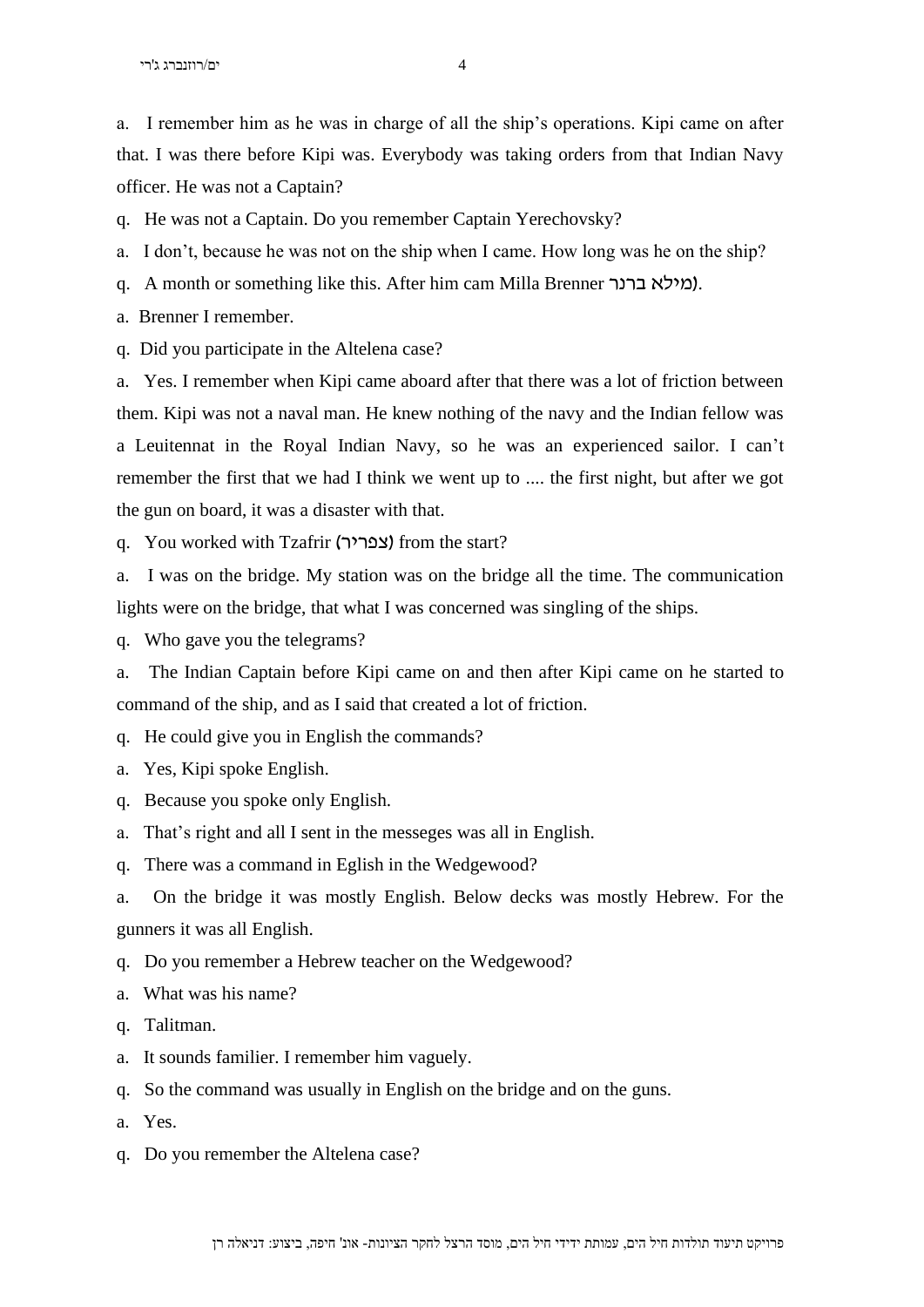a. Yes, I remember it very clearly.

q. Where were you?

a. I was on the bridge through the whole affair. By the time we got to Kfar Vitkin.

q. You don't remember a civilian Captain named Jordan or Yerechovsky? Don't you remember him?

a. I don't.

q. He was with Kipi on the bridge.

a. I don't remember.

q. He was a revisionist, he was more for the Etzel (אצייל). There were troubles with that. don't you remember this?

a. I don't. First of all, if there were any arguments going on it would have been going on in Hebrew and I would not be involved in it, because I would know what was going on. They told me what they wanted me to do, and that what I did.

q. How was Kipi as an commandor?

a. Kipi and I always got along well together. I had no problems with Kipi.

q. You did not have, but there were problems?

a. Only the Indian captain. I could se a lot of friction between the two of them and he complained to me quite a few times about order that Kipi gave and the fact that he ammend orders that he had given. Kipi can't ammend orders that he had given.

q. Why?

a. I don't know. I never went into details with him, because I figured that it is a political situation and it is better for me to stay out of it, because you can't take sides in a situation like that.

q. There was dicipline on the ship?

a. No. There was not much dicipline. The only time that I packed just a little bit of dicipline when we were sitting in Haifa and we had a few people from the Misrach )מזרח), who were religious, and they were bringing on pork on the ship. We had two kitckens, the kitcken was divided in two, so all the religious guys decided to get off, they started to walk down the .... and I was at the bar of the gang pike and I had a qualt 45 on me and I said: I you step off the ship I shot you! because they were gone to desert the ship and I said: You don't have to eat what's coming on board, it's not meant for you, if you don't want to eat it - don't eat it. It's only meant for those peole who want to eat it.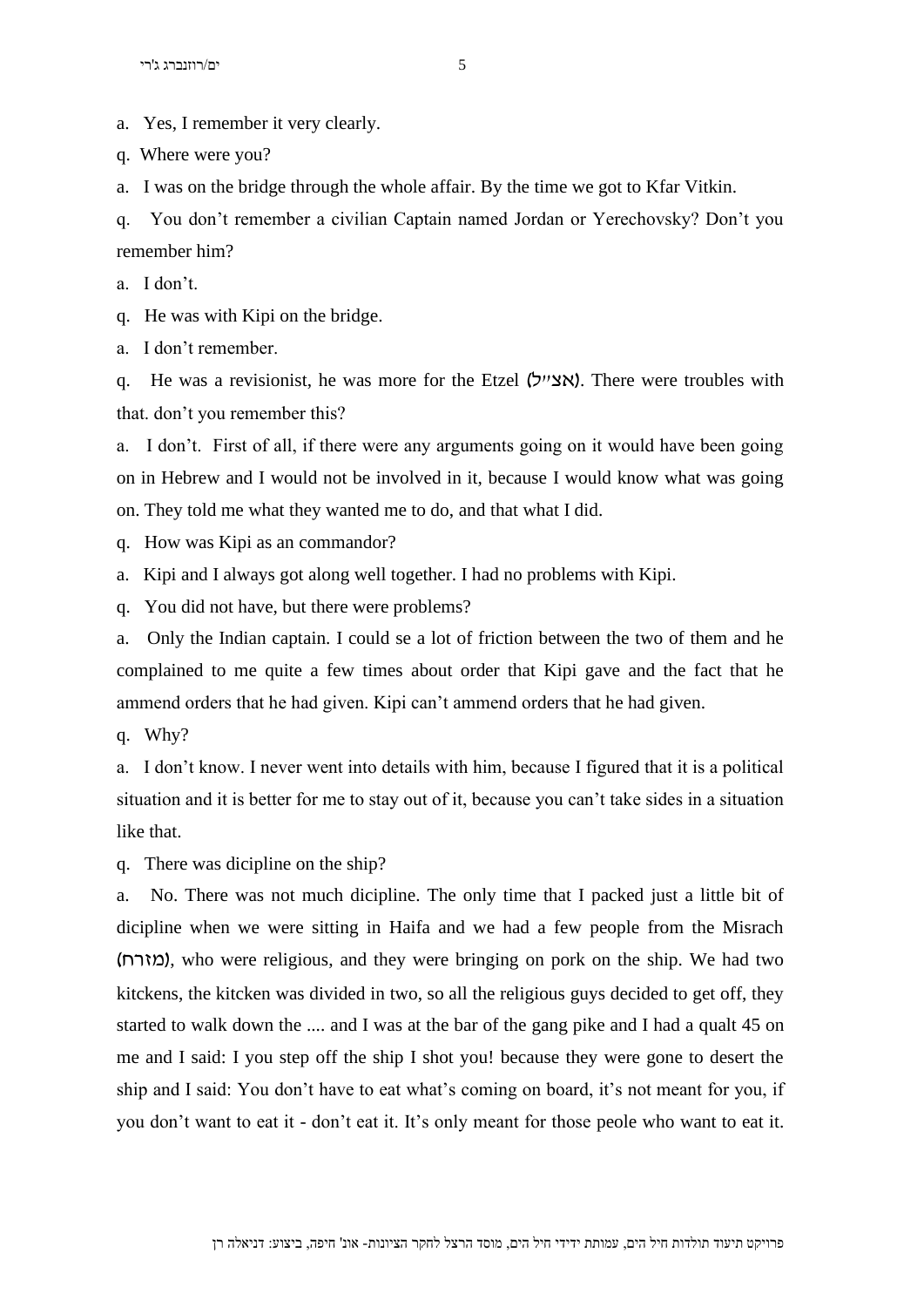At that time I was responsible to make sure who went on and who came off the ship. I told them: Go back or I'll shoot you, and they went back.

q. You had a rank or something?

a. I had a rank of some sort, who knows?

q. How did you work with Tzafrir, with the radio?

a. The radio man worked the radio, that was all done in Hebrew, but on the signals, when I was communicating with the other people that I was communicating with, it was all in English.

q. You worked with him or seperately?

a. The radio room was behind or underneath, below the bridge.

q. Who was you personally commondor? You worked with Kipi?

a. Nobody was over me. I just took my orders from the Indin Captain or from Kipi.

q. You did shifts?

a. I had other duties. I was also the official cameraman on board. I had a 16 mm camera and I was doing filming of all the actions, although I never so a foot of it, I don't know what happened to all the ... I took, somebody must have it somewhere.

q. Tell me about Altelena.

a. We pulled to Kfar Vitkin at dusk and we stayed there late at night. Kipi told me that he went aboard of Altelena, I don't remember that incident because he must have done it during the night and I was busy doing something else. The next morning, just around down I guess it was, we saw bullets coming out from the Altelena and we turned fire so the ... was shot at bias and ... at the time we saw the bullets we did not know they were coming from the army. I don't know who gave the order to them to back off the beache but I kept ... If there were any wounded and they were pretty ... with me at their replies, and whatever the signals was I never did find out.

q. They replied something?

a. Yes. Everytime I sent a signal they would have answer, except when we were going along the coast of Tel Aviv I kept telling them to move out to sea one mile to get on the sea... side and they would not even answer me. I asked if they had any wounded, if they need any help, and they sent back sarcastic messeges, like "We don't need any help, but I am sure you do", that sort of things. They were not cooperative. When we got near Tel-Aviv, I ordered them and I said: You are ordered to anchor one mile of the coast! they would not answer me. That's when they turned in and went right up into the beach. Kipi says that we were shooting at each other, but I don't remember that particular part of the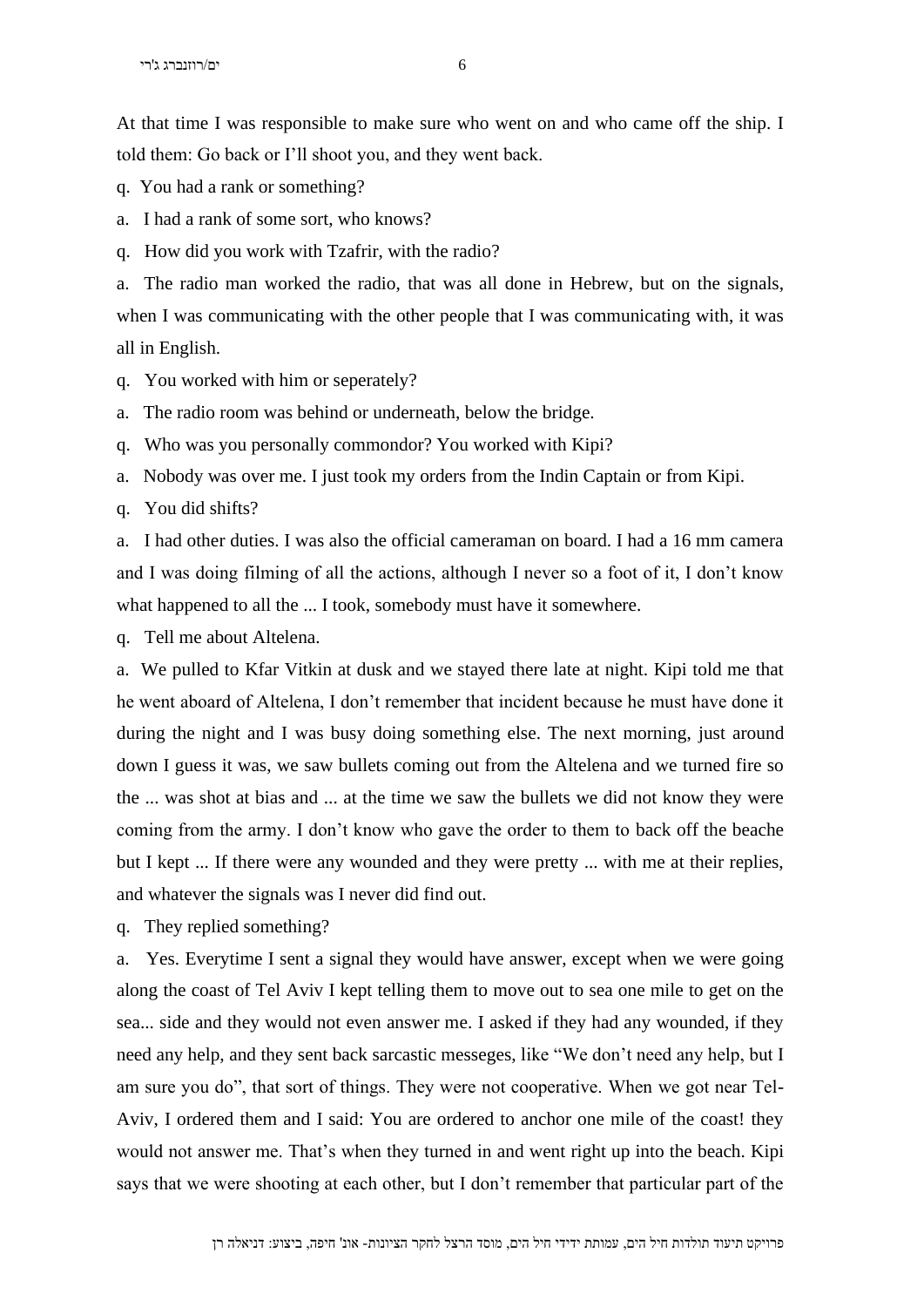shooting, but I was in visual contact with them the whole time. But as 50 years go by, some details seem to disappear.

q. Do you remember the Phausia )פאוזיה), the Egyptian ship that you met in the Hafuga ?)הפוגה(

a. Yes. We had Samek (סמק) on board at that time, he was under Shulman (שולמן), he was the next in command in the navy. We did not have anything in ar.... but I think that the ship came up to shell Tel-Aviv, we were after that just firing a Lewis machin-gun and some .... and they turned round awya. I thought that if the operation had been properly they could have caputed that ship very easily. ... 6 inch gun on the board and lots of antiair craft and lots of arnoment and he .... on tail.

q. How long were you on the Wedgewood?

a. I must have been part of May, June, July, August, up until the end of the last truce, when they had the final truce.

q. Do you remember a ship with the Etzel (אריתריאה) prisoners from Arithrea (אריתריאה) coming to Israel from Egypt, with a dystroyer?

a. No, I don't remember.

q. Do you the remember the battle near Ashkelon (אשקלון) with an Egyptian Korvet?

a. I do remember something. We were involved in a few actions. If you remind me of that then it comes back to me.

q. Do you remember the Canadians sailors on the Wedgewood, not only those you told me about that you came with them,. Do you remember other Canadians there?

a. There was one other Canadian and his name was Alvin Rosenberg. He came on board on July or August. I never did find out what his job was, because he was very secret, he came on board, he spent maybe 2-3 weeks and left and I never did find out what he did. I don't know what aspect he was involved with. I know he was a technician and he would not speak to anybody of what he was doing. I met him back again some years after that and even then he would not tell me what he was doing on the ship.

q. Do you remember interesting signals that yout sent?

a. I remember some of them. Most of the signaling was doen with the Altelena. The other signals between the Hagana and the other ships were very minimal, beacuse most of the contact was done in port, and they knew that they were going to do one in one out. My job was realy redundant when we were... that why I spent most of my time doing filming.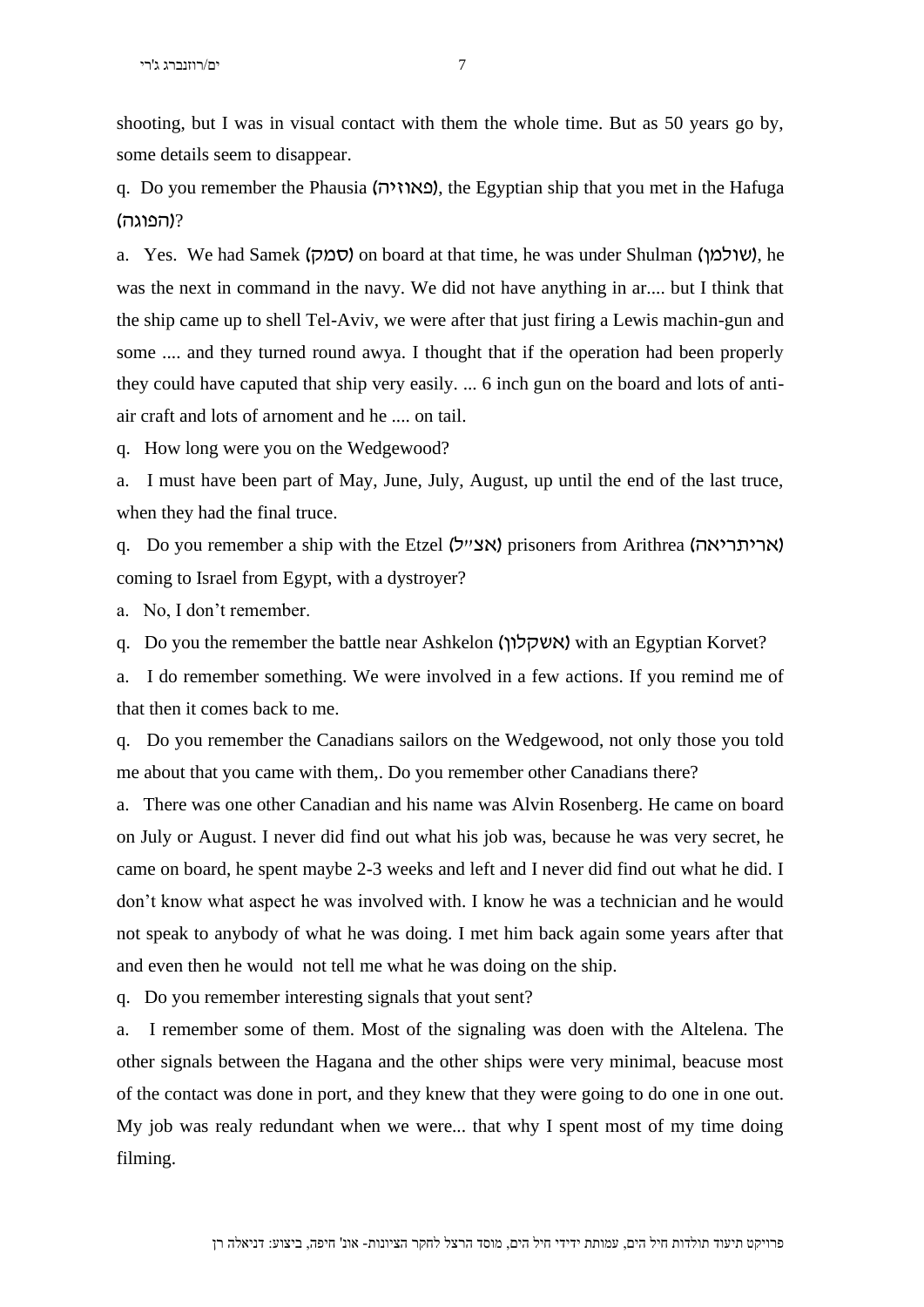q. You used in contact also the code flags.

a. They did not have the fleet signal book, which tells you what the codes mean, so I just raised flags, and each flag has a meaning and has a letter and you can actually send signals with the flags, but that takes time, because you have to have a whole set of flags which we did not have and you have to put them together. We did this in the Canadian Navy but not on the Wedgewood. They did not have the flags and they did not have the books to interpret the flags.

q. You have written down every signal that you sent? You had a log book or someting like this?

a. No. I never had a lock book. As a matter of fact there was no dicipline on board and there was no routine. I imagine that the Captain had to keep a log. I imagine he did, but I don't know if he did or he did not. I never saw him writing, so it's hard to say whether he was doing it when he was by himself in his cabine, I don't know.

q. Do you remember if you had a uniform?

a. We got Britihs uniform, that the British left, that was what we wore, but we only wore it when the weather got cold, because it was mostly hot and we walked in shorts.

q. Do you remember Ben-Gurion coming to visit?

a. Yes. I remember he came up on the bridge. I was introduced to him with the other Canadians. He was very nice to us and thanked us for being there and appreciated the efforts we have been putting in it. He came on board twice. He was probably the only member of the government that came aboard, that I can remember.

q. When did you signed off the Wedgewood?

a. After the first truce, and then I went to Stela Mars (סטלה מאריס), and I was teaching Officers Kadets communication skills.

q. For how long?

- a. Few months.
- q. In English?
- a. Sure. It was until 1949.
- q. All the English?

a. I did know Hebrew, but they understood that what they learned could be translated into Hebrew, even the Morse Code was not difficult to be translated.

q. What can you tell about all the period of time that you were here?

a. It was an experience. The whole thing ment more to me then my experience from the II World War, because it was more personal, I was more involved with being with